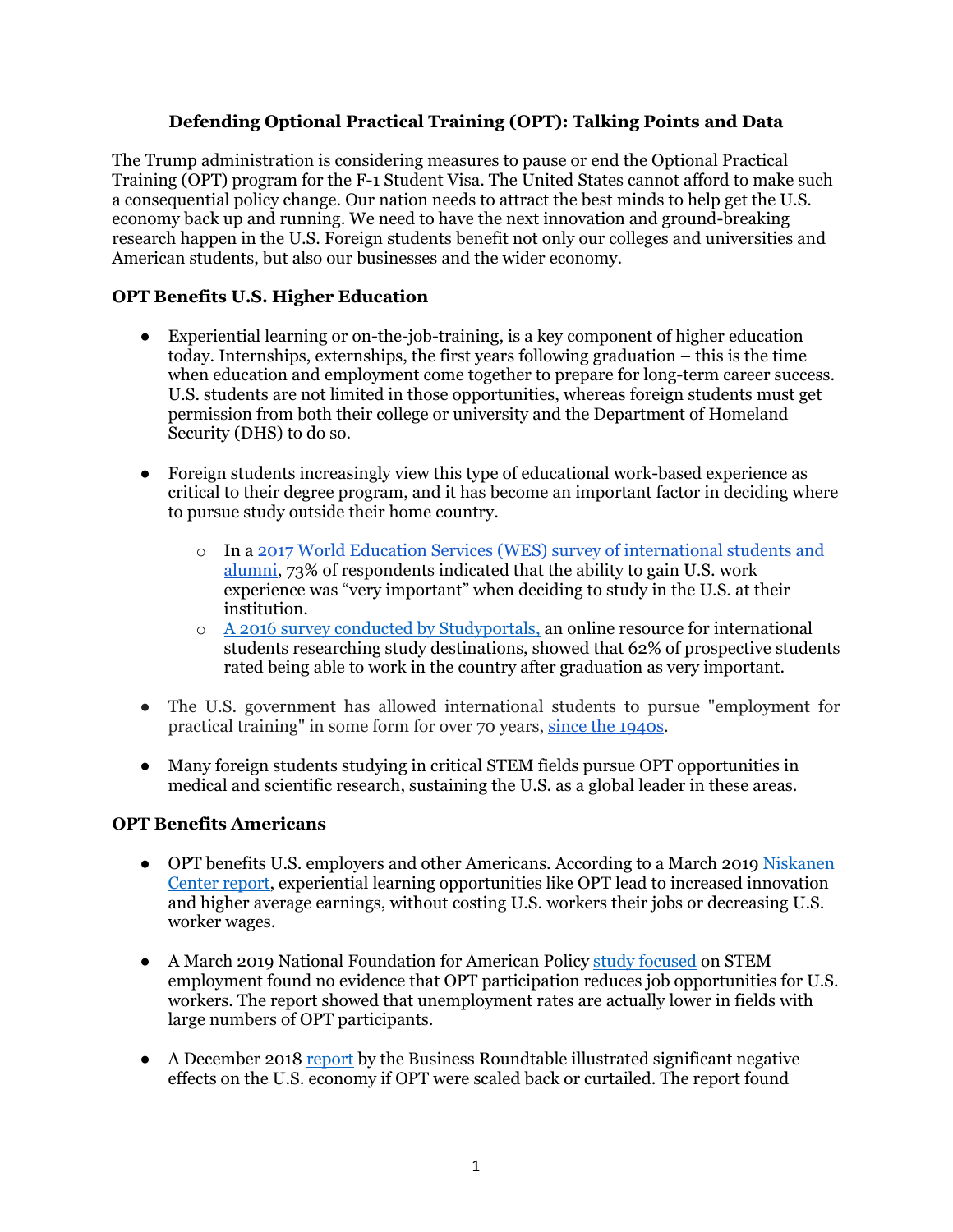scaling back OPT would result in a 0.15% increase in unemployment by 2028, leading to a total loss of 443,000 jobs, including 255,000 fewer jobs for native-born U.S. workers.

● According to NAFSA: Association of International Educators, foreign students and their families [contributed](https://www.nafsa.org/policy-and-advocacy/policy-resources/nafsa-international-student-economic-value-tool-v2) nearly \$41 billion and more than 458,000 jobs to the U.S. economy during the 2018-2019 academic year, making international education the fifth largest U.S. services export.

### **Data on OPT**

The 2019 Open Doors report <u>found</u> 223,085 international students participated in OPT in the 2018-19 academic year and 203,462 participated in the 2017-18 academic year.

| <b>CA</b>              | 44,536 | IN                     | 2,308 | LA            | 635            |
|------------------------|--------|------------------------|-------|---------------|----------------|
| $\overline{\text{NY}}$ | 24,611 | MN                     | 2,265 | ΚY            | 627            |
| <b>TX</b>              | 22,870 | $\overline{\text{DC}}$ | 2,081 | NV            | 600            |
| $\overline{\text{NJ}}$ | 15,396 | <b>CT</b>              | 1,842 | <b>NH</b>     | 499            |
| MA                     | 10,604 | DE                     | 1,781 | RI            | 424            |
| IL                     | 9,334  | CO                     | 1,734 | NM            | 331            |
| MI                     | 7,840  | OR                     | 1,617 | HІ            | 310            |
| <b>WA</b>              | 7,585  | IA                     | 1,602 | MS            | 245            |
| <b>VA</b>              | 7,086  | TN                     | 1,428 | ID            | 240            |
| GA                     | 7,035  | WI                     | 1,271 | ND            | 204            |
| FL                     | 6,997  | UT                     | 1,130 | WV            | 163            |
| PA                     | 5,265  | KS                     | 925   | $\mathbf{SD}$ | 139            |
| OH                     | 3,877  | ОK                     | 800   | <b>ME</b>     | 138            |
| MD                     | 3,808  | AR                     | 788   | V T           | 134            |
| <b>NC</b>              | 3,715  | SC                     | 721   | WY            | 93             |
| MO                     | 2,630  | AL                     | 659   | MT            | 74             |
| $\mathbf{A}\mathbf{Z}$ | 2,437  | <b>NE</b>              | 650   | AK            | 5 <sup>2</sup> |

# **Table 1: OPT Participation by State, 2017-18[1](#page-1-0)**

According to the [U.S. Department of Homeland Security,](https://www.ice.gov/doclib/sevis/pdf/data-OPT-STEM-OPT-CPT_2018.pdf) a total of 288,415 OPT authorizations and 188,660 STEM OPT authorizations were approved in 2018. These include authorizations from a previous calendar year. [DHS](https://www.ice.gov/sevis/whats-new#tab2) also has 2018 data on the [top 200 Employers of OPT](https://www.ice.gov/doclib/sevis/pdf/data_Top200_EmployersSTEM_OPT_Students2018.pdf)  [students](https://www.ice.gov/doclib/sevis/pdf/data_Top200_EmployersSTEM_OPT_Students2018.pdf) and STEM OPT students and the [top 100 school campuses with OPT authorizations.](https://www.ice.gov/doclib/sevis/pdf/data_Top100_PrePostCompletion_OPT_2018.pdf)

<span id="page-1-0"></span><sup>&</sup>lt;sup>1</sup> Data from Jeremy Neufeld and his [2019 Niskanen Study.](https://www.niskanencenter.org/optional-practical-training-opt-and-international-students-after-graduation/) According to the author, the data in this table is derived from data received from the Department of Homeland Security. The location information was not included for approximately 14% of OPT participants, and they do not appear in the table. The true count of OPT participants in any state is probably 1.16 times the number in the table.